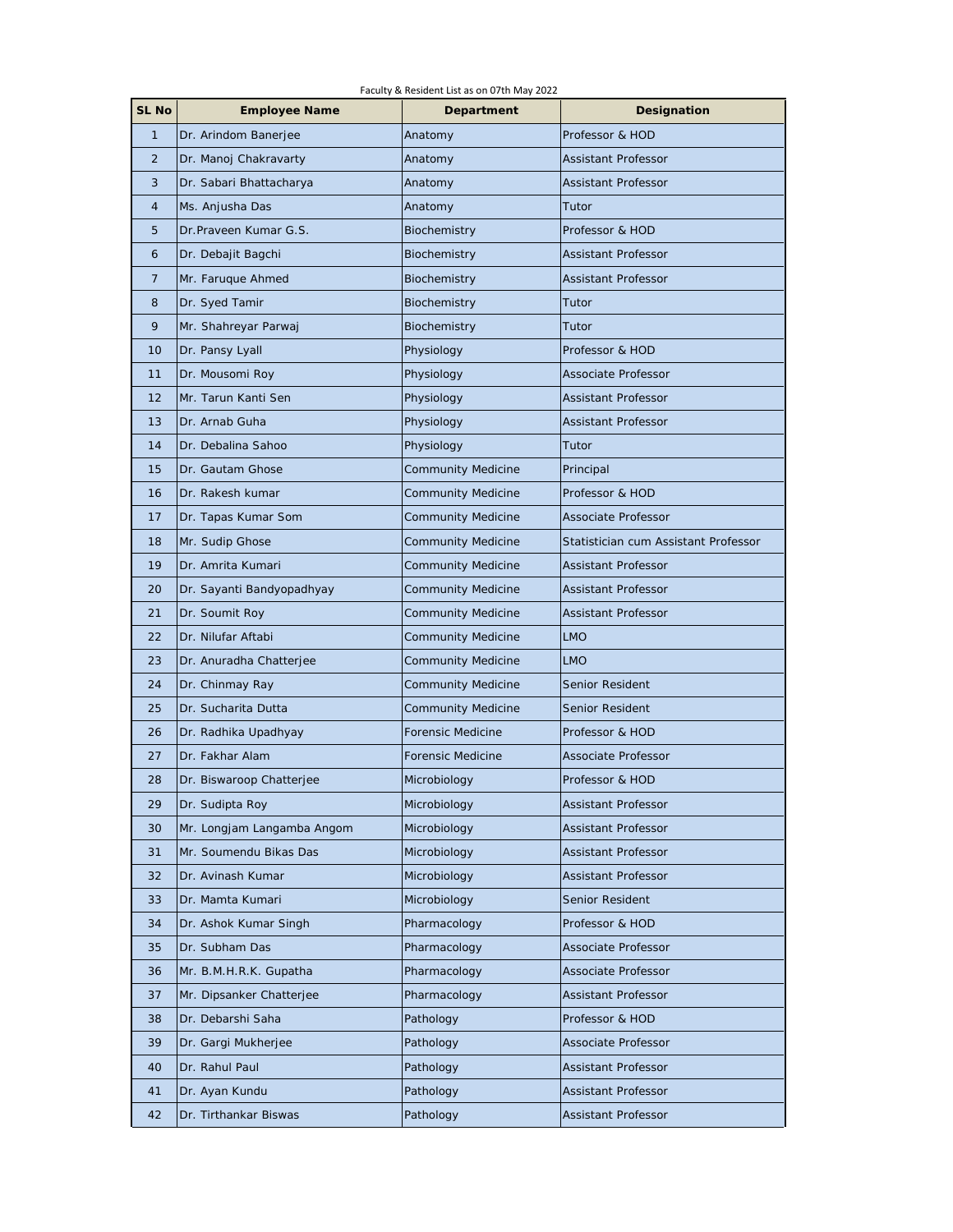| Faculty & Resident List as on 07th May 2022 |                               |                         |                            |  |
|---------------------------------------------|-------------------------------|-------------------------|----------------------------|--|
| SL No                                       | <b>Employee Name</b>          | Department              | Designation                |  |
| 43                                          | Dr. Bishal Datta              | Pathology               | Assistant Professor        |  |
| 44                                          | Dr. Debabrata Ray             | Pathology               | Senior Resident            |  |
| 45                                          | Dr. Rubina Rahman             | Pathology               | Senior Resident            |  |
| 46                                          | Dr. Ajit Kovil                | <b>General Medicine</b> | Professor & HOD            |  |
| 47                                          | Dr. Rathindra Nath Sarkar     | <b>General Medicine</b> | Professor                  |  |
| 48                                          | Dr. Balasaheb Eknathrao Karad | <b>General Medicine</b> | Professor                  |  |
| 49                                          | Dr. Nirendra Mohan Biswas     | <b>General Medicine</b> | Professor                  |  |
| 50                                          | Dr. Bashar Imam Ahmad         | <b>General Medicine</b> | Associate Professor        |  |
| 51                                          | Dr. Debjani Goswami           | <b>General Medicine</b> | Associate Professor        |  |
| 52                                          | Dr. Santosh Kumar             | <b>General Medicine</b> | Associate Professor        |  |
| 53                                          | Dr. Krishnendu Dey            | <b>General Medicine</b> | Assistant Professor        |  |
| 54                                          | Dr. Binidra Banerjee          | <b>General Medicine</b> | <b>Assistant Professor</b> |  |
| 55                                          | Dr. Soumik Sarkar             | <b>General Medicine</b> | <b>Assistant Professor</b> |  |
| 56                                          | Dr. Asish Hota                | <b>General Medicine</b> | <b>Assistant Professor</b> |  |
| 57                                          | Dr. Nishi Kant Tirkey         | <b>General Medicine</b> | <b>Assistant Professor</b> |  |
| 58                                          | Dr. Manas Ranjan Mohapatra    | <b>General Medicine</b> | Assistant Professor        |  |
| 59                                          | Dr. Anindya Sundar Karmakar   | <b>General Medicine</b> | <b>Assistant Professor</b> |  |
| 60                                          | Dr. Sanjay Sen                | <b>General Medicine</b> | Senior Resident            |  |
| 61                                          | Dr. Rahul Samanta             | <b>General Medicine</b> | Senior Resident            |  |
| 62                                          | Dr. Y.K. Subhash Singh        | <b>General Medicine</b> | Senior Resident            |  |
| 63                                          | Dr. Mainak Basu               | <b>General Medicine</b> | Senior Resident            |  |
| 64                                          | Dr. Amritendu Mandal          | <b>General Medicine</b> | Senior Resident            |  |
| 65                                          | Dr. Saquib Javed              | <b>General Medicine</b> | Junior Resident            |  |
| 66                                          | Dr. Aashriya Bimal            | <b>General Medicine</b> | Junior Resident            |  |
| 67                                          | Dr. Kaushik Roy               | <b>General Medicine</b> | Junior Resident            |  |
| 68                                          | Dr. Md. Julfikar Hossain      | <b>General Medicine</b> | Junior Resident            |  |
| 69                                          | Dr. Riya Mukherjee            | <b>General Medicine</b> | Junior Resident            |  |
| 70                                          | Dr. Tamajit Ghosh             | General Medicine        | Junior Resident            |  |
| 71                                          | Dr. Ravi Jain                 | <b>General Medicine</b> | Junior Resident            |  |
| 72                                          | Dr. Chinmoyee Nandy           | <b>General Medicine</b> | Junior Resident            |  |
| 73                                          | Dr. Subhadeep Mondal          | General Medicine        | Junior Resident            |  |
| 74                                          | Dr. Reshmi Hazra              | General Medicine        | Junior Resident            |  |
| 75                                          | Dr. Pranav Kumar              | <b>General Medicine</b> | Junior Resident            |  |
| 76                                          | Dr. Gautam Banerjee           | Dermatology             | Professor                  |  |
| 77                                          | Dr. Dharmendra Kumar          | Dermatology             | Professor & HOD            |  |
| 78                                          | Dr. Arijit Ray                | Dermatology             | Associate Professor        |  |
| 79                                          | Dr. Bidweshwar Verma          | Dermatology             | Assistant Professor        |  |
| 80                                          | Dr. Rohan Bhattacharjee       | Dermatology             | Senior Resident            |  |
| 81                                          | Dr. Saheli Roy                | Dermatology             | Junior Resident            |  |
| 82                                          | Dr. Saurabh Saha              | Dermatology             | Junior Resident            |  |
| 83                                          | Dr. Imon Paul                 | Psychiatry              | Professor & HOD            |  |
| 84                                          | Dr. Sikha Mukhopadhyay        | Psychiatry              | Associate Professor        |  |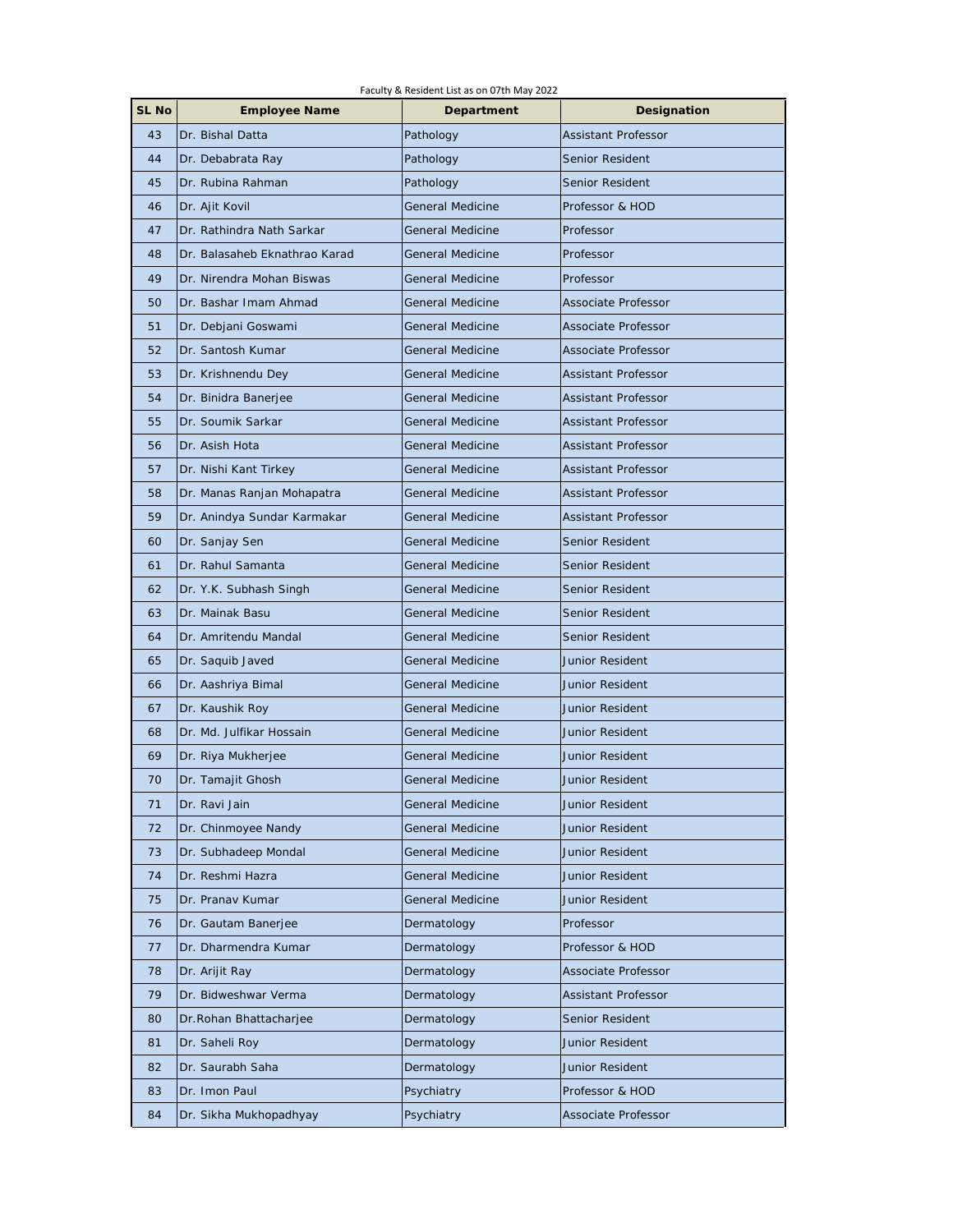| Faculty & Resident List as on 07th May 2022 |                                    |                           |                            |  |
|---------------------------------------------|------------------------------------|---------------------------|----------------------------|--|
| SL No                                       | <b>Employee Name</b>               | Department                | Designation                |  |
| 85                                          | Dr. Varaha Venkat Gantait          | Psychiatry                | Assistant Professor        |  |
| 86                                          | Dr. Anamika Das                    | Psychiatry                | Senior Resident            |  |
| 87                                          | Dr. Aediti Srinu                   | Psychiatry                | <b>Junior Resident</b>     |  |
| 88                                          | Dr. Shweta Chatterjee              | Psychiatry                | Junior Resident            |  |
| 89                                          | Dr. Partha Pratim Roy              | Pulmonary Medicine        | Professor & HOD            |  |
| 90                                          | Dr. Prashant Kumar                 | Pulmonary Medicine        | Associate Professor        |  |
| 91                                          | Dr. Mohanan C Manjakara            | Pulmonary Medicine        | Assistant Professor        |  |
| 92                                          | Dr. Indrani Bandyopadhyay          | <b>Pulmonary Medicine</b> | Junior Resident            |  |
| 93                                          | Dr. Soutik Jana                    | Pulmonary Medicine        | Junior Resident            |  |
| 94                                          | Dr. Pran Gopal Sarkar              | General Surgery           | Professor & HOD            |  |
| 95                                          | Dr. Sitaram Ghosh                  | General Surgery           | Professor                  |  |
| 96                                          | Dr. Surit Majumdar                 | <b>General Surgery</b>    | Associate Professor        |  |
| 97                                          | Dr. Rakesh Kumar Verma             | <b>General Surgery</b>    | Associate Professor        |  |
| 98                                          | Dr. Saroj Kumar                    | General Surgery           | <b>Assistant Professor</b> |  |
| 99                                          | Dr. Chandra Shekhar Singh          | General Surgery           | Assistant Professor        |  |
| 100                                         | Dr. Debabrata Saha                 | General Surgery           | Assistant Professor        |  |
| 101                                         | Dr. Navneet Kumar                  | General Surgery           | <b>Assistant Professor</b> |  |
| 102                                         | Dr. Varun Kulshreshtha             | General Surgery           | Assistant Professor        |  |
| 103                                         | Dr. Subhadip Jana                  | General Surgery           | Assistant Professor        |  |
| 104                                         | Dr. Manoj Kumar Sudrania           | <b>General Surgery</b>    | Assistant Professor        |  |
| 105                                         | Dr. Tripti Talapatra               | General Surgery           | <b>Assistant Professor</b> |  |
| 106                                         | Dr. Sankha Suvra Ganguly           | General Surgery           | Assistant Professor        |  |
| 107                                         | Dr. Satyajit Sahu                  | General Surgery           | Assistant Professor        |  |
| 108                                         | Dr. Soumendra Datta                | <b>General Surgery</b>    | Senior Resident            |  |
| 109                                         | Dr. Abdur Rahman                   | General Surgery           | Senior Resident            |  |
| 110                                         | Dr. Sutapa Parui                   | General Surgery           | Senior Resident            |  |
| 111                                         | Dr. Abhishek Kumar                 | General Surgery           | Senior Resident            |  |
| 112                                         | Dr. Paramita Choudhury             | General Surgery           | Senior Resident            |  |
| 113                                         | Dr. Susrita Karmakar               | <b>General Surgery</b>    | Junior Resident            |  |
| 114                                         | Dr. Sourav Das                     | <b>General Surgery</b>    | Junior Resident            |  |
| 115                                         | Dr. Ahmad Nadeem Hashmi            | General Surgery           | Junior Resident            |  |
| 116                                         | Dr. Souvik Mondal                  | General Surgery           | Junior Resident            |  |
| 117                                         | Dr. Sayani Sarkar                  | <b>General Surgery</b>    | Junior Resident            |  |
| 118                                         | Dr. Shagufta Jabih Khan            | <b>General Surgery</b>    | Junior Resident            |  |
| 119                                         | Dr. Gargi Kabiraj                  | <b>General Surgery</b>    | Junior Resident            |  |
| 120                                         | Dr. Amitava Deb                    | <b>General Surgery</b>    | Junior Resident            |  |
| 121                                         | Dr. Pratik Ranjan                  | <b>General Surgery</b>    | Junior Resident            |  |
| 122                                         | Dr. Sinam Birgeet Khuman           | <b>General Surgery</b>    | Junior Resident            |  |
| 123                                         | Dr. Shashikant Sharmrao Dahifalkar | Anaesthesiology           | Professor & HOD            |  |
| 124                                         | Dr. Amar Nath Gupta                | Anaesthesiology           | Associate Professor        |  |
| 125                                         | Dr. Suresh Gopalrao Kadam          | Anaesthesiology           | Associate Professor        |  |
| 126                                         | Dr. Paramita Trivedi Chatterjee    | Anaesthesiology           | Assistant Professor        |  |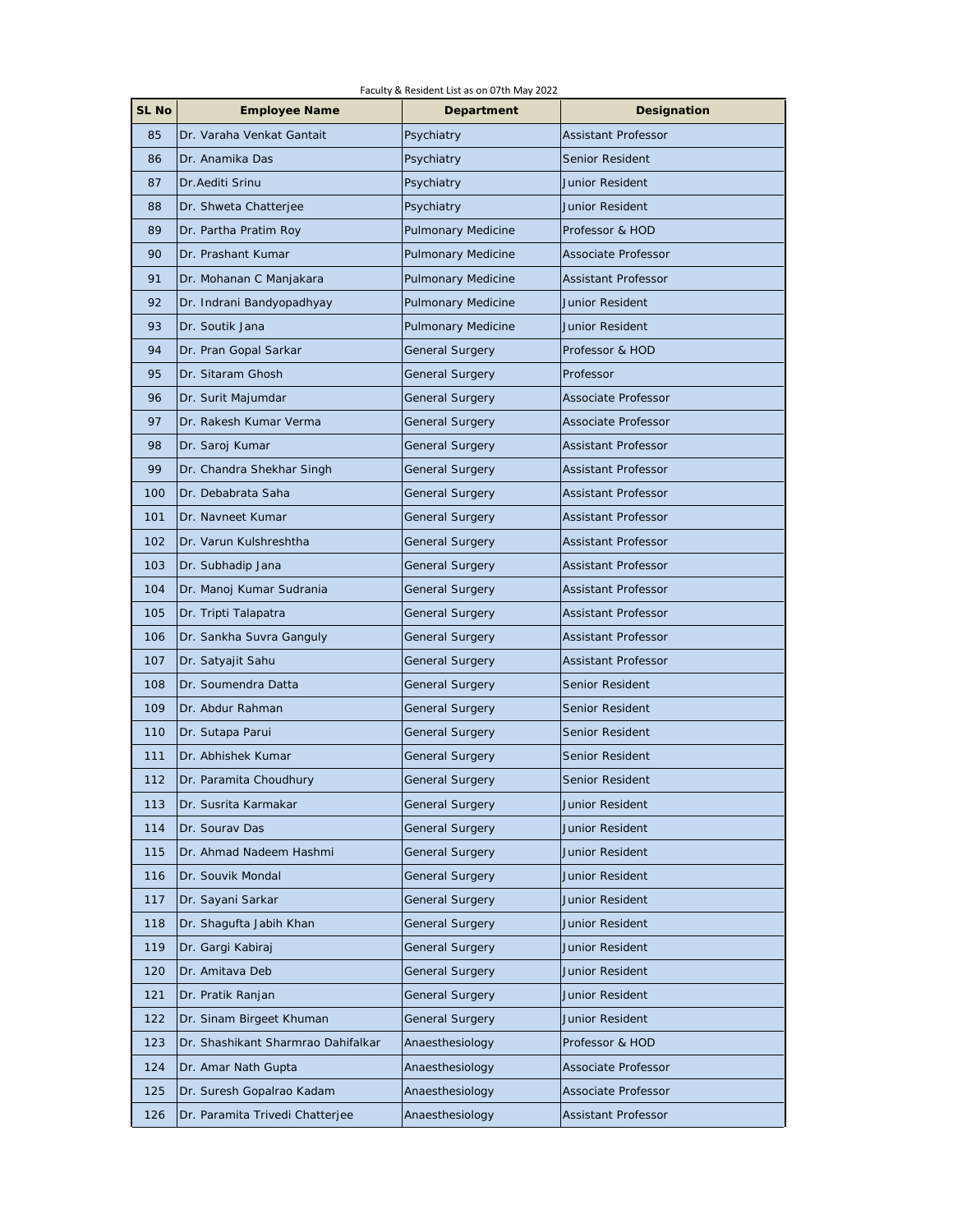| Faculty & Resident List as on 07th May 2022 |                                |                    |                        |  |
|---------------------------------------------|--------------------------------|--------------------|------------------------|--|
| SL No                                       | <b>Employee Name</b>           | Department         | Designation            |  |
| 127                                         | Dr. Uttam Kr. Mondal           | Anaesthesiology    | Assistant Professor    |  |
| 128                                         | Dr. Mrityunjay Kumar           | Anaesthesiology    | Assistant Professor    |  |
| 129                                         | Dr. Nityananda Kumar           | Anaesthesiology    | Assistant Professor    |  |
| 130                                         | Dr. Sumedha Mukherjee          | Anaesthesiology    | Assistant Professor    |  |
| 131                                         | Dr. Aparajita Sinha            | Anaesthesiology    | Assistant Professor    |  |
| 132                                         | Dr. Suvra Shankha Mukherjee    | Anaesthesiology    | Assistant Professor    |  |
| 133                                         | Dr. Keshav Kumar Garg          | Anaesthesiology    | Assistant Professor    |  |
| 134                                         | Dr. Priyanka Ghosh             | Anaesthesiology    | Senior Resident        |  |
| 135                                         | Dr. Santosh Kumar              | Anaesthesiology    | Senior Resident        |  |
| 136                                         | Dr. Abhinav Shreeram           | Anaesthesiology    | Senior Resident        |  |
| 137                                         | Dr. Pranabesh Mondal           | Anaesthesiology    | Junior Resident        |  |
| 138                                         | Dr. Priyaman Basu              | Anaesthesiology    | Junior Resident        |  |
| 139                                         | Dr. Madhurima Kansha Banik     | Anaesthesiology    | Junior Resident        |  |
| 140                                         | Dr. Keya Dhibar                | Anaesthesiology    | Junior Resident        |  |
| 141                                         | Dr. Partha Saha                | Orthopedics        | Professor & HOD        |  |
| 142                                         | Dr. Dibakar Ray                | Orthopedics        | Professor              |  |
| 143                                         | Dr. Gade Yashwant Vasantrao    | Orthopedics        | Professor              |  |
| 144                                         | Dr. Shashank Kanchan           | Orthopedics        | Associate Professor    |  |
| 145                                         | Dr. Faiyaz Khan                | Orthopedics        | Assistant Professor    |  |
| 146                                         | Dr. Prasanna Kumar Pandey      | Orthopedics        | Assistant Professor    |  |
| 147                                         | Dr. Dipankar Sen               | Orthopedics        | Assistant Professor    |  |
| 148                                         | Dr. Supriyo Ghosh              | Orthopedics        | Senior Resident        |  |
| 149                                         | Dr. Dinesh Agarwal             | Orthopedics        | Senior Resident        |  |
| 150                                         | Dr. Navin Yadav                | Orthopedics        | Senior Resident        |  |
| 151                                         | Dr. Gauray Ramuka              | Orthopedics        | <b>Junior Resident</b> |  |
| 152                                         | Dr. Amit Kalkal                | Orthopedics        | Junior Resident        |  |
| 153                                         | Dr. Ahmad Raja                 | Orthopedics        | Junior Resident        |  |
| 154                                         | Dr. Rajarshi Ghosh             | Orthopedics        | Junior Resident        |  |
| 155                                         | Dr. Anil Kumar                 | <b>Orthopedics</b> | Junior Resident        |  |
| 156                                         | Dr. Ajit Kishore               | Orthopedics        | Junior Resident        |  |
| 157                                         | Dr. Subhasish Mukherjee        | <b>ENT</b>         | Professor & HOD        |  |
| 158                                         | Dr. Vidhiya M                  | <b>ENT</b>         | Assistant Professor    |  |
| 159                                         | Dr. Amitshankar Gupta          | <b>ENT</b>         | Senior Resident        |  |
| 160                                         | Dr. Indira Sinha               | <b>ENT</b>         | Junior Resident        |  |
| 161                                         | Dr. Oshine Kachroo             | <b>ENT</b>         | Junior Resident        |  |
| 162                                         | Dr. Arvind Ram                 | Opthalmology       | Professor & HOD        |  |
| 163                                         | Dr. Shantanu Bhattacharjee     | Opthalmology       | Professor              |  |
| 164                                         | Dr. Ipshita Aparajita Nanda    | Opthalmology       | Assistant Professor    |  |
| 165                                         | Dr. Avirupa Kansha Banik       | Opthalmology       | Assistant Professor    |  |
| 166                                         | Dr. Ajay Kumar Das             | Opthalmology       | Junior Resident        |  |
| 167                                         | Dr. Rohit Kumar                | Opthalmology       | Junior Resident        |  |
| 168                                         | Dr. Shrikant Shaligram Maniyar | Radiology          | Professor & HOD        |  |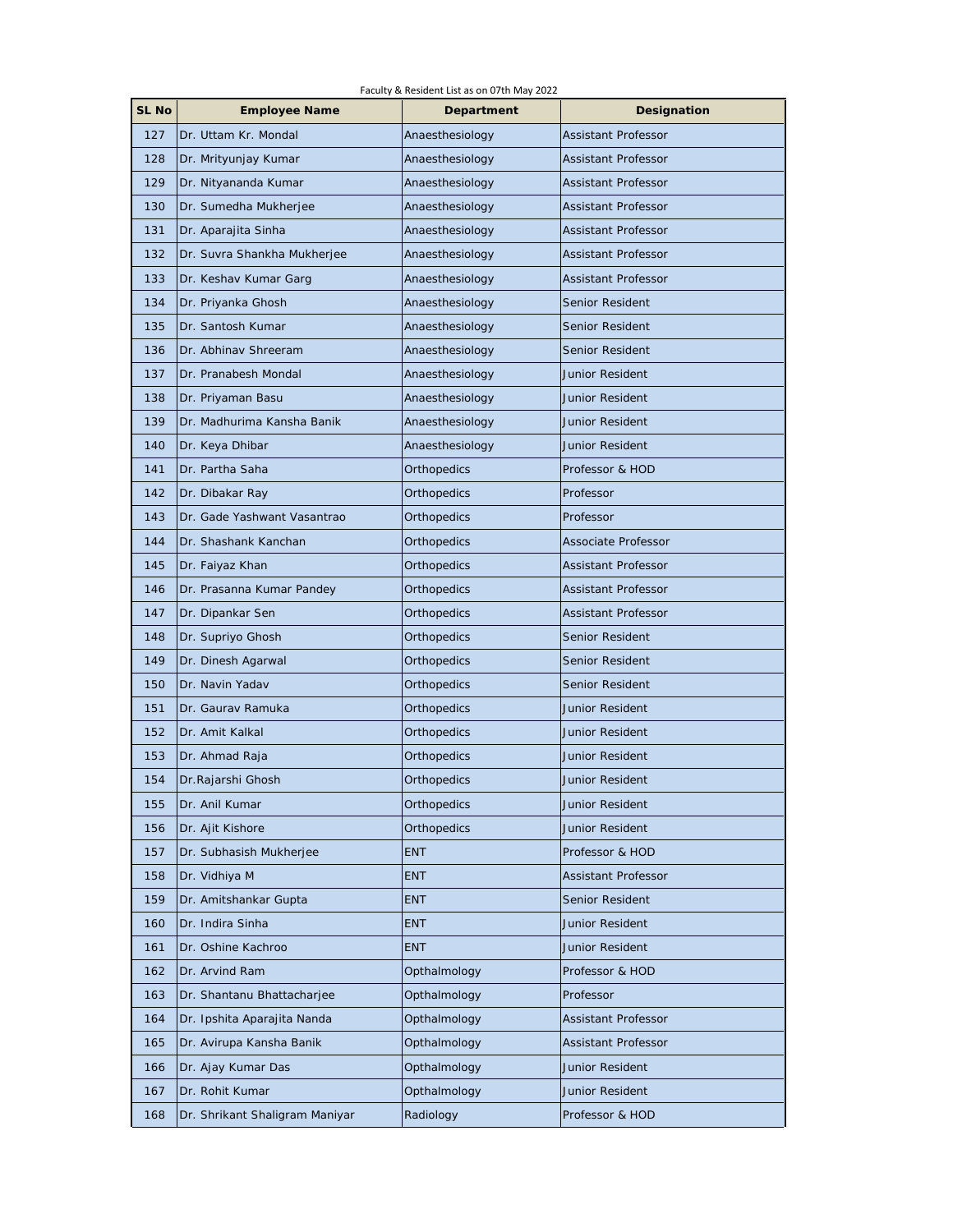| Faculty & Resident List as on 07th May 2022 |                              |                         |                            |  |
|---------------------------------------------|------------------------------|-------------------------|----------------------------|--|
| SL No                                       | <b>Employee Name</b>         | Department              | Designation                |  |
| 169                                         | Dr. Shyamlal Agarwal         | Radiology               | Professor                  |  |
| 170                                         | Dr. Manish Madan             | Radiology               | Professor                  |  |
| 171                                         | Dr. Partha Sarathi Sarkar    | Radiology               | Assistant Professor        |  |
| 172                                         | Dr. Anoj Kumar               | Radiology               | Assistant Professor        |  |
| 173                                         | Dr. Arijit Ghosh             | Radiology               | Senior Resident            |  |
| 174                                         | Dr. Aniket Mondal            | Radiology               | Senior Resident            |  |
| 175                                         | Dr. Pritam Sen               | Radiology               | Senior Resident            |  |
| 176                                         | Dr. Debjit Dhamali           | Dentistry               | Professor & HOD            |  |
| 177                                         | Dr. Tanmoy Sharma            | Dentistry               | Associate Professor        |  |
| 178                                         | Dr. Preeti Singh             | Dentistry               | Senior Resident            |  |
| 179                                         | Dr. Mousumi Halder           | Dentistry               | Junior Resident            |  |
| 180                                         | Dr. Subhendu Dasgupta        | Obstetric & Gynaecology | Professor & HOD            |  |
| 181                                         | Dr. Indranil Dutta           | Obstetric & Gynaecology | Professor                  |  |
| 182                                         | Dr. Sanchita Karmakar        | Obstetric & Gynaecology | Professor                  |  |
| 183                                         | Dr. Baidyanath Pathak        | Obstetric & Gynaecology | Professor                  |  |
| 184                                         | Dr. Isha Sudrania            | Obstetric & Gynaecology | Associate Professor        |  |
| 185                                         | Dr. Jayeeta Roy              | Obstetric & Gynaecology | Associate Professor        |  |
| 186                                         | Dr. Priyanka Roy             | Obstetric & Gynaecology | Associate Professor        |  |
| 187                                         | Dr. Shouvik Das              | Obstetric & Gynaecology | Assistant Professor        |  |
| 188                                         | Dr. Apurba Kumar Dutta       | Obstetric & Gynaecology | <b>Assistant Professor</b> |  |
| 189                                         | Dr. Debraj Mondal            | Obstetric & Gynaecology | <b>Assistant Professor</b> |  |
| 190                                         | Dr. Ranita Saha              | Obstetric & Gynaecology | Assistant Professor        |  |
| 191                                         | Dr. Ishita Konar             | Obstetric & Gynaecology | Assistant Professor        |  |
| 192                                         | Dr. Rajani Kachchap          | Obstetric & Gynaecology | Senior Resident            |  |
| 193                                         | Dr. Rupam Kanchan            | Obstetric & Gynaecology | Senior Resident            |  |
| 194                                         | Dr. Preeti Mourya            | Obstetric & Gynaecology | Senior Resident            |  |
| 195                                         | Dr. Yeasmin Khatun           | Obstetric & Gynaecology | Senior Resident            |  |
| 196                                         | Dr. Sourav Chatterjee        | Obstetric & Gynaecology | Junior Resident            |  |
| 197                                         | Dr. Vijay Singh Rathore      | Obstetric & Gynaecology | Junior Resident            |  |
| 198                                         | Dr. Arijit Mondal            | Obstetric & Gynaecology | Junior Resident            |  |
| 199                                         | Dr. Manisha Sinha            | Obstetric & Gynaecology | Junior Resident            |  |
| 200                                         | Dr. Vishal Sinha             | Obstetric & Gynaecology | Junior Resident            |  |
| 201                                         | Dr. Ujjwal                   | Obstetric & Gynaecology | Junior Resident            |  |
| 202                                         | Dr. Shounak Kar              | Obstetric & Gynaecology | Junior Resident            |  |
| 203                                         | Dr. Ananya Chatterjee        | Obstetric & Gynaecology | Junior Resident            |  |
| 204                                         | Dr. Jayant Kumar Muduli      | Paediatrics             | Professor & HOD            |  |
| 205                                         | Dr. Prashant Shrinivas Patil | Paediatrics             | Professor                  |  |
| 206                                         | Dr. Asish Banerjee           | Paediatrics             | Associate Professor        |  |
| 207                                         | Dr. Rajesh Kumar Singh       | Paediatrics             | Associate Professor        |  |
| 208                                         | Dr. Shweta Agarwal           | Paediatrics             | Assistant Professor        |  |
| 209                                         | Dr. Meenakshi Mitra          | Paediatrics             | Assistant Professor        |  |
| 210                                         | Dr. Arnab Paul               | Paediatrics             | Assistant Professor        |  |